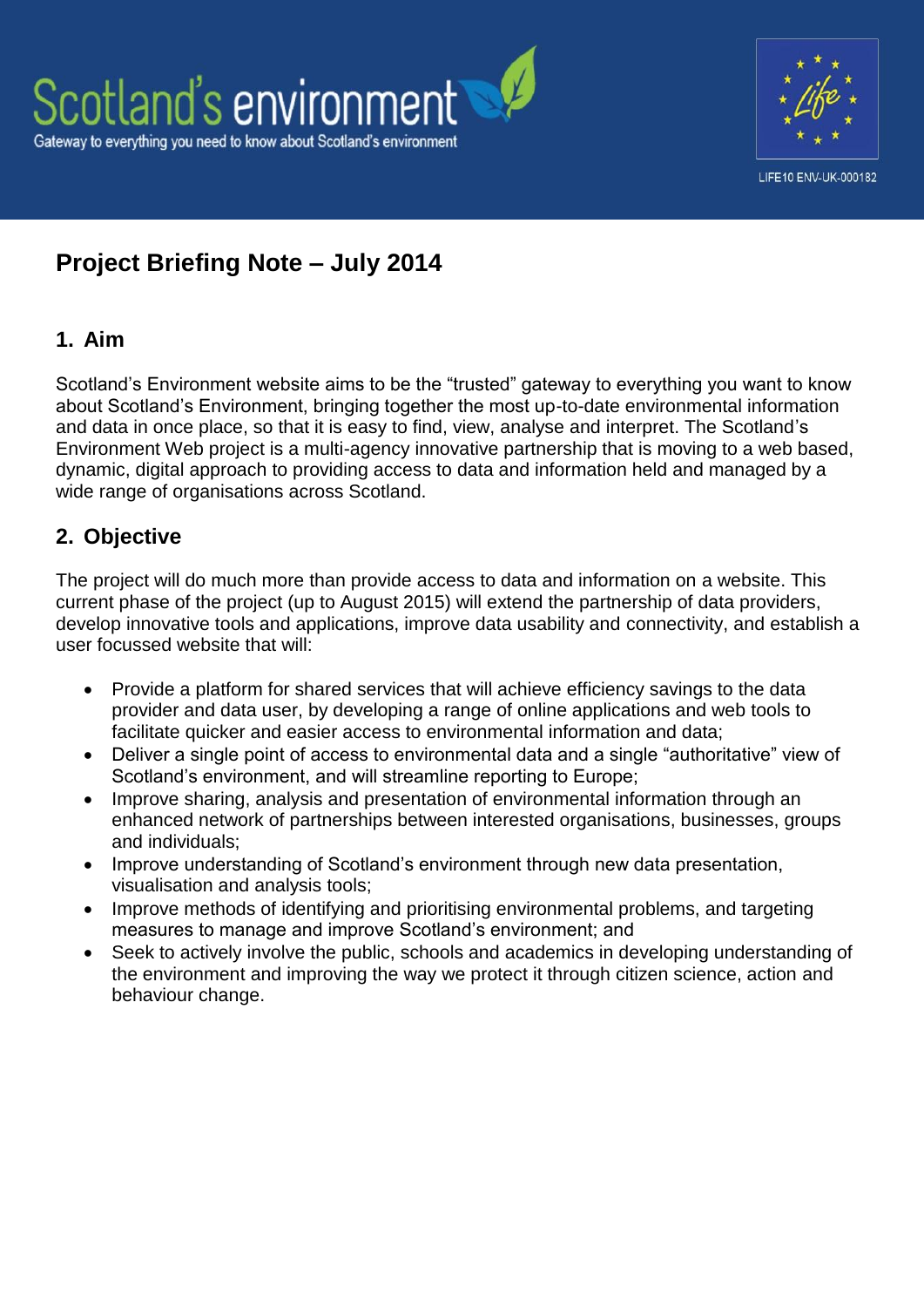



Scotland's Environment Web is not a data repository. Through a common approach to open data standards (e.g. INSPIRE for spatial data), Scotland's Environment website provides a one-stopshop to help users find and access the extensive range of information and data that is currently spread across multiple organisations and many different websites. Scotland's Environment website will help users to:

- Get Informed about the State of Scotland's Environment and the data (trends and indicators) that underpins the assessment;
- Get Interactive with different data sets through analysis and visualisation tools that will improve understanding;
- Get Involved in discussion, monitoring and action; and
- Get Communicating to find out the latest environmental news and share information through social media on environmental topics of interest.

# **3. Key deliverables and notes**

# **Streamlined and easier access to multiple sources of information/data**

*Launched a new "user focussed", connected website (5th June 2014)* 

# We've listened to users' feedback

[http://www.environment.scotland.gov.uk/media/26612/Scotlands-Environment-Abertay-Visioning-](http://www.environment.scotland.gov.uk/media/26612/Scotlands-Environment-Abertay-Visioning-Report.pdf)[Report.pdf](http://www.environment.scotland.gov.uk/media/26612/Scotlands-Environment-Abertay-Visioning-Report.pdf) and made some exciting new changes to Scotland's Environment website, which offers a range of benefits to both the general public and environmental experts by providing:

- A trusted source of Scottish environmental data and information
- One-stop-shop gateway to help search, find and access data and information, avoiding the need to search multiple different websites
- It's the only place users will get a single and authoritative view of Scotland's environment in the one place with the ability to view, analyse and interpret multiple data sets, published by a range of different organisations
- The ability to search and view environmental data at different scales from the whole of Scotland right down to your local authority area and postcode

# <http://www.environment.scotland.gov.uk/media/62101/SEPA-View-RHS-2014-SEWeb.pdf>

# *Linked data and streamlined data reporting*

Developing a Regional Shared Environmental Information System (SEIS) with Scottish Partners and Europe (European Environment Agency), with the aim of streamlining reporting obligations. Benefits of SEIS include : Better Regulation, Better Policy; Empowering Citizens; Simplification and Efficiency; Intelligent e.services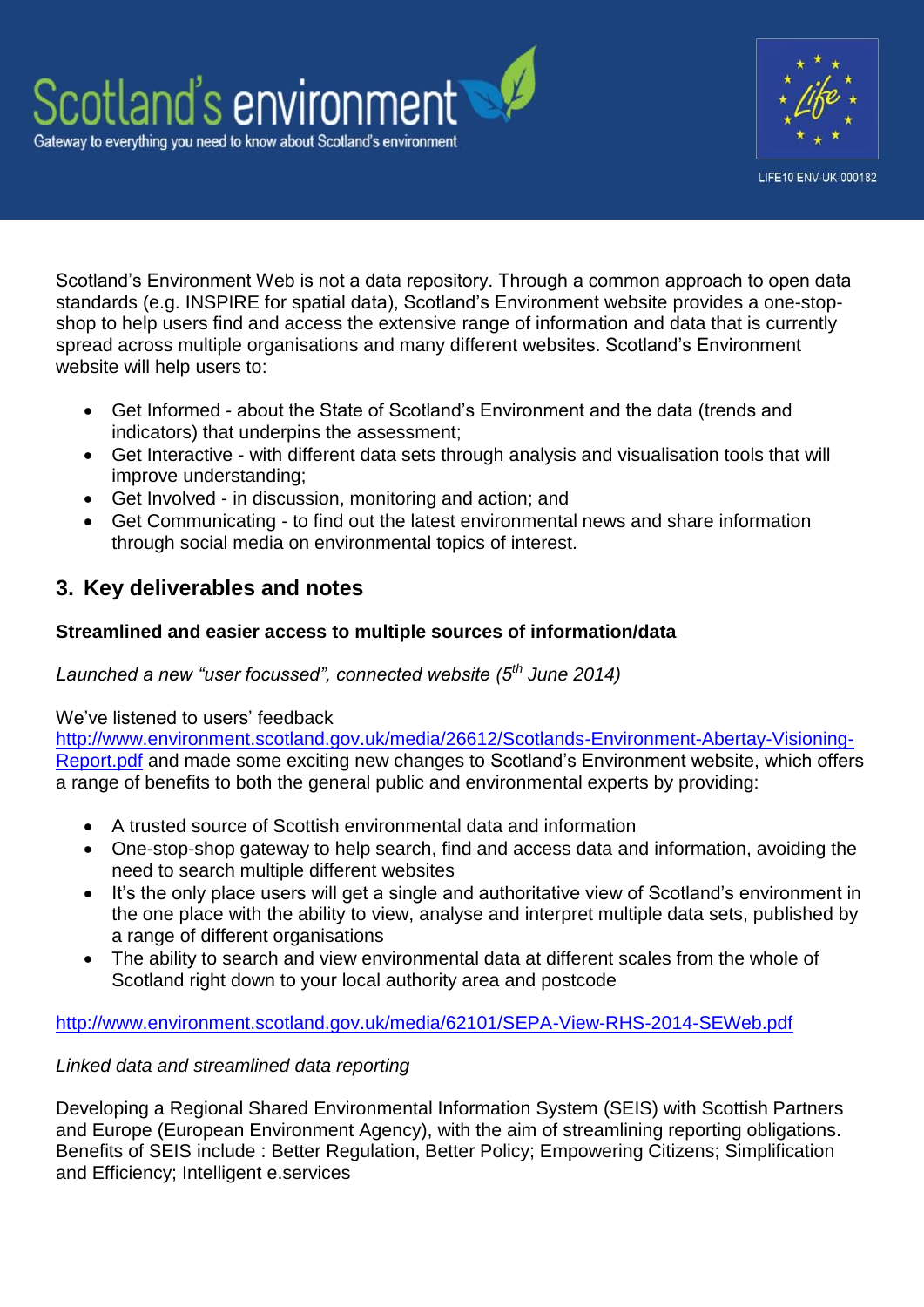



Strategic Environmental Assessment, Environmental Impact Assessment, Prevention and Management of Environmental Risks/Harms, prioritising Environmental Issues. Streamlined linked data sharing and reporting within Scotland, to other UK agencies and UK Government and Europe will be considered by this work (e.g. currently working on Water Quantity, Emissions Reporting, and exploring Biodiversity data with SNH)

Linked Data reporting – looking to the work of other agencies (UK and Europe - for example, the Environment Agency bathing waters linked data), and to demonstrate opportunities of developing this in Scotland/for SEPA. The LIFE+ Project has funded the establishment of the technology (first trial using Water Framework Directive [-http://data.sepa.org.uk/doc/water/surfacewaters.html\)](http://data.sepa.org.uk/doc/water/surfacewaters.html), now looking for other datasets. The Project is leading the way on linked data systems development and expertise within the Scotland's Environment Web partnership and held a knowledge sharing workshop on Linked Data.

#### *Academic research search tool*

Co-funded partnership project between Scotland's Environment Web and [Dot.Rural](http://www.dotrural.ac.uk/dotrural/) to develop a product with Aberdeen University that will use Scotland's Environment website to develop a new search tool that will expose more academic data, research and expertise to non-academics.

This fits well with a new requirement that all research council funded research will need to publish all data as Open Data as well as the research publications (as of 2014 onwards). This should result in much more accessible research data for Scotland's Environment Web to consume and present to a wider network of users. The tool will also provide useful information back to researchers on the reach and impact of their research in the non-academic community.

# **Data presentation, visualisation and analysis to support policy and decision making**

#### *Spatial Data*

Over 300 spatial data sets are now viewable on the Scotland's Environment Web Map View, with new functionality including 4 different base layer map options including aerial photography and a geolocator that picks up the users GPS location to search for localised spatial data.

#### <http://map.environment.scotland.gov.uk/seweb/map.htm>

#### *Land information search*

A collaborative partnership project with SNH, Forestry Commission Scotland and SEPA has developed a new interactive land search mapping search tool that enables the querying and reporting of features which fall within a user defined polygon search area and will produce a report derived from a spatial search of over 30 different data sets published as web map services by multiple partner organisations.

[http://map.environment.scotland.gov.uk/landinformationsearch/lis\\_map.html](http://map.environment.scotland.gov.uk/landinformationsearch/lis_map.html)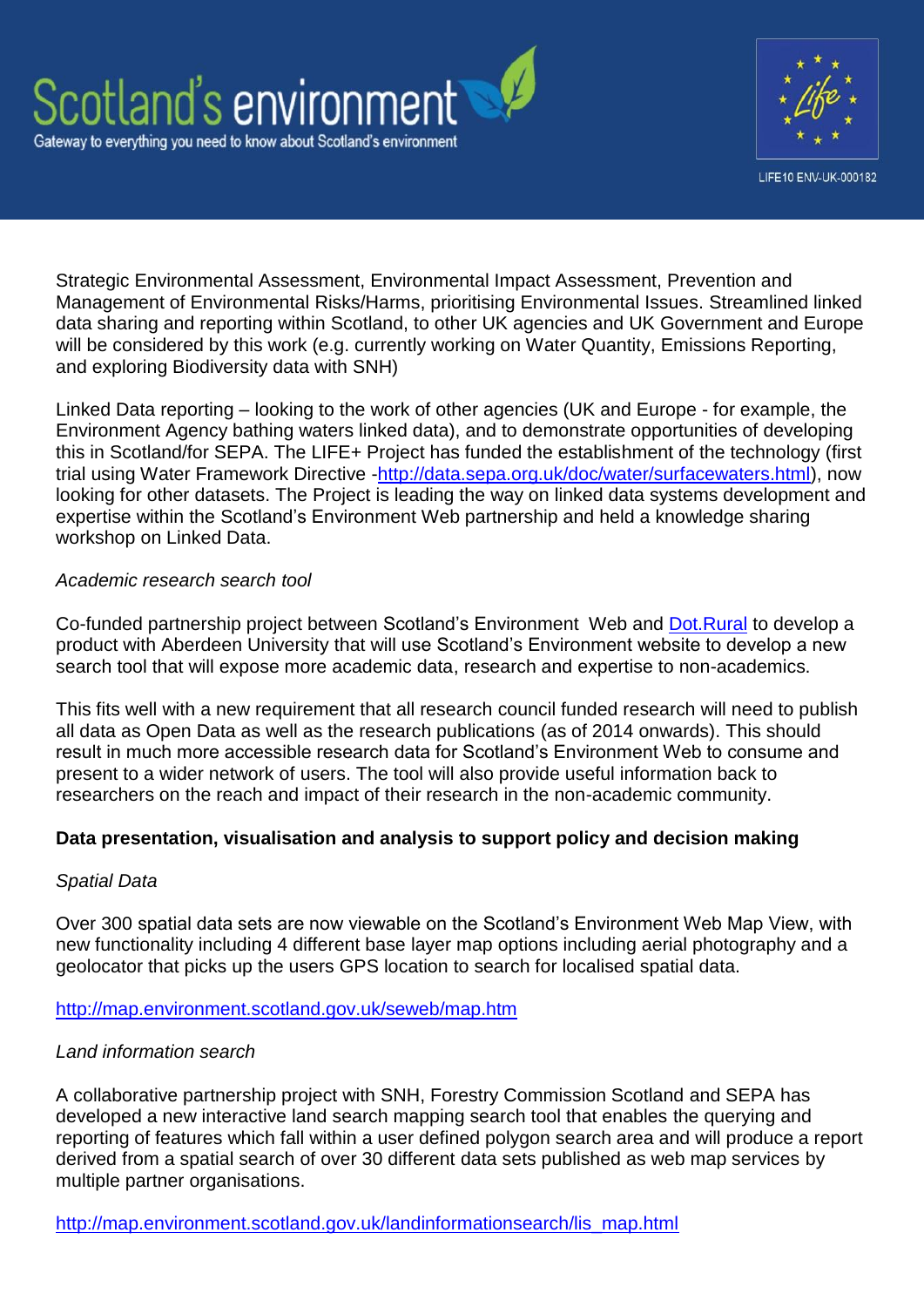



The intended use of this first phase is aimed at the existing Forestry Commission Scotland customer base, plus wider agricultural and moorland management stakeholders e.g. landowners, agents working on behalf of land owners, public sector or industry representatives searching for information required for an Environmental Impact Assessment, land and forestry agents applying for Scottish Government (and other) grant funding, and interested members of the general public.

The land search application has taken a shared service approach to development and aims to streamline and improve access to the environmental information that will in turn improve the quality of applications made by developers. Further iterations of same tool for different user groups are planned (e.g. wind farm applications and environmental risk assessment by regulated industry)

# *Data Visualisation*

Scotland's Environment Web has invested in a visual data analysis tool, Spotfire, which can rapidly read data sets published as a web service by multiple data providers. It allows users to interactively interrogate data using various forms of presentation including maps, tables and graphs. All data viewed by the application can be exported for use in reports and presentations.

Spotfire applications on Scotland's Environment website will provide users with a platform which will allow them to analyse and view multiple levels of data on the environment, allowing them to filter the information (by spatial area and data complexity). Current applications available are:

- Household Waste
- Water Body Classification
- Bathing Waters
- Climate trends
- Native Woodland Survey of Scotland (NWSS)
- River Basin Planning, and
- Scottish Climate Projections

These will soon be followed by Groundwater, Surface Water and Scottish Pollutant Release Inventory.... and more.

[http://www.environment.scotland.gov.uk/get\\_interactive/discover\\_data.aspx](http://www.environment.scotland.gov.uk/get_interactive/discover_data.aspx)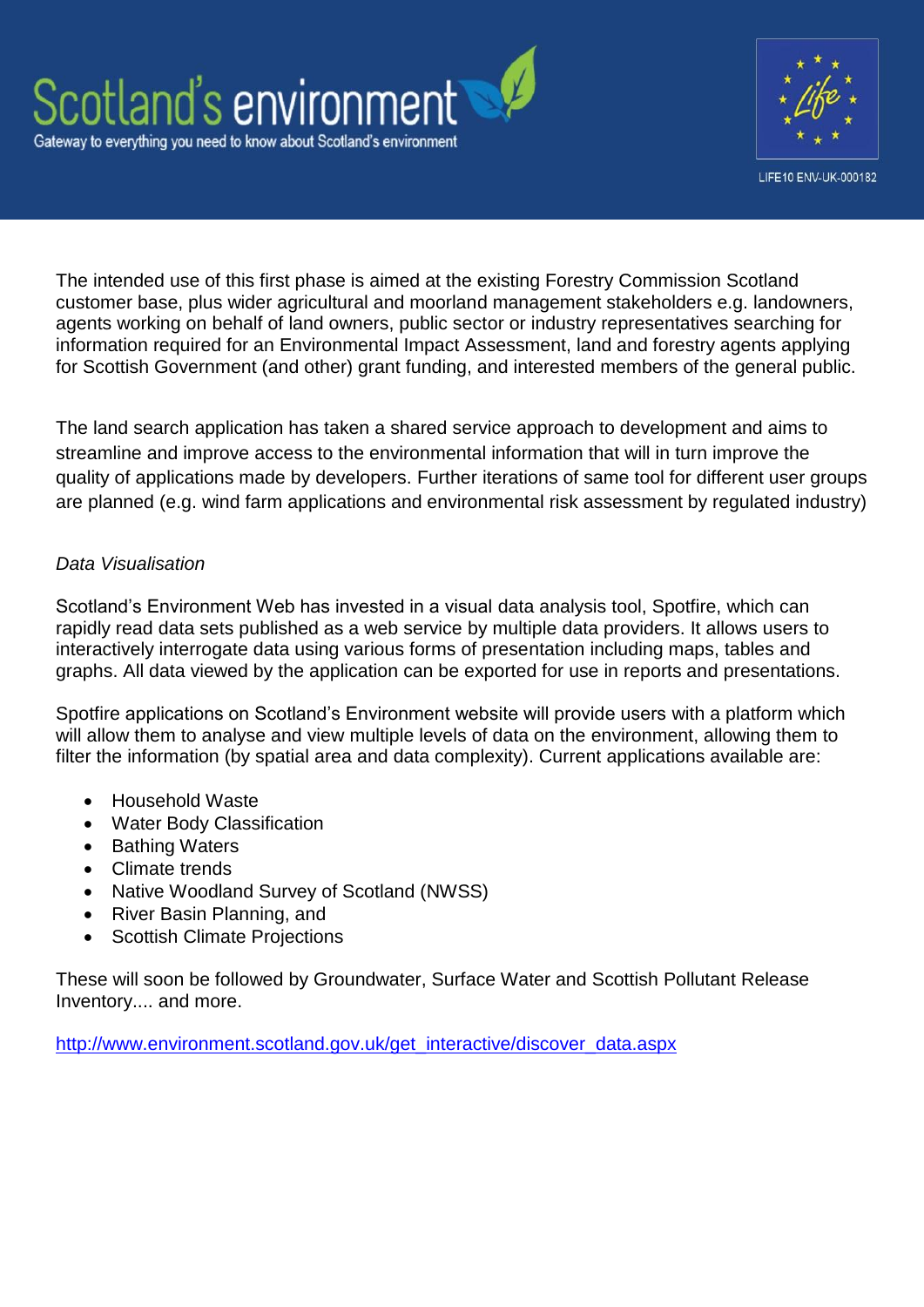



#### *Indicators and Data*

This will provide access to the wide range of data sets, held and managed by different organisations, that underpin the State of Scotland's Environment assessment. Making data more transparent, and more useable with different viewing options (raw data tables, maps, data visualisation graphs), and features such as data download, and upload of new data sets that can help to fill any identified data gaps. In 2014, Scotland's Environment website will host the Scottish Government's Scotland's Environment Statistics Online (SESO) – consisting of around 100 datasets. Alignment of Scottish Indicators with European Environment Indicators will also be made during this year.

#### <http://www.environment.scotland.gov.uk/get-informed/indicators-and-data/>

#### **Prioritisation of environmental issues and measures**

#### *State of Scotland's Environment*

Multi agency collaborative approach to assessing and reporting on the State of Scotland's Environment. Scotland's Environment website provides the "authoritative" view of Scotland's Environment in one place. 27 Environmental Topics written by experts from key environmental organisations from throughout Scotland.

#### <http://www.environment.scotland.gov.uk/get-informed/>

#### *Prioritisation of Key Environmental Issues for Scotland*

The project has engaged with ~140 experts from across Scotland to assess the State of each of the State of Environment topics and the drivers and pressures that put them in that state. The output is an assessment of each topic.

There is an opportunity to use the Scotland's Environment partnership to identify multi-agency strategies for action and intervention measures (Christie Commission)

#### *Effectiveness of measures*

This area of work will be carried out during 2014/15 and will work with partners to develop an understanding of the costs and effectiveness of measures and interventions which are undertaken to protect and improve the environment.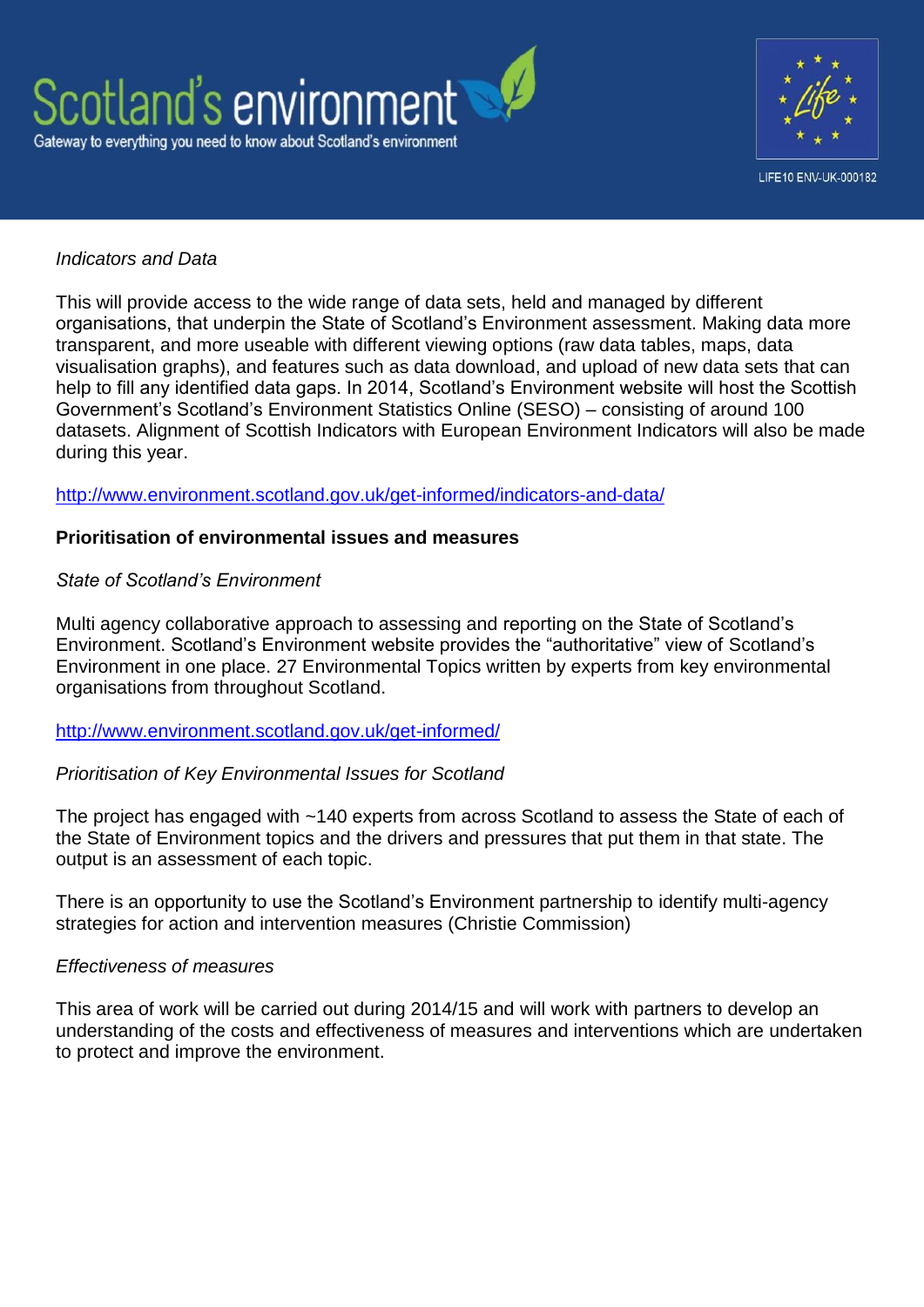

Measures to be assessed will include regulatory/enforcement intervention, advice, guidance and engagement with customers including NGO's and the public. The proposed approach has four elements:

- (i) Developing a simple toolkit following a literature review
- (ii) Applying the toolkit SEPA will run a trial to assess the effectiveness of SEPA's measures.
- (iii) Developing case studies
- (iv) Reviewing effectiveness of measures across Europe (focussing on Air Quality)

# **Engaging with the public**

#### *Public and Youth Discussion*

A key objective of this project is to engage the public and young people in the protection of the environment and thereby improve their understanding of environmental issues. The intention is to explore how this might help lead towards behavioural change.

#### <http://www.environment.scotland.gov.uk/get-involved/the-big-discussion/>

Scotland's Environment Web worked with IPSOS Mori (social research experts) on engaging the public in discussion about environmental issues and assessing how they respond to different forms of information and discussion techniques.

A toolkit has been produced to provide support and guidance to other organisations who are seeking to engage the public in environmental discussion.

The Youth Discussion competition closed on 31 March 2014, with over 100 entries received from schools, youth groups and individuals from across Scotland. The majority of entries have come from primary aged groups. Entries can be viewed at [www.youngreporters.org.uk](http://www.youngreporters.org.uk/)

Awards ceremony was held on 17 June at Our Dynamic Earth, Edinburgh. Young Scot coordinated the organisation of the awards ceremony that was run by and attended by young people from throughout Scotland.

# *Citizen Science Toolkit*

Pulls together a number of freely available resources for volunteers and organisations to use as part of their citizen science project. A quick summary of each tool and an example of how other projects have used them successfully is provided.

<http://www.environment.scotland.gov.uk/get-involved/toolkit/>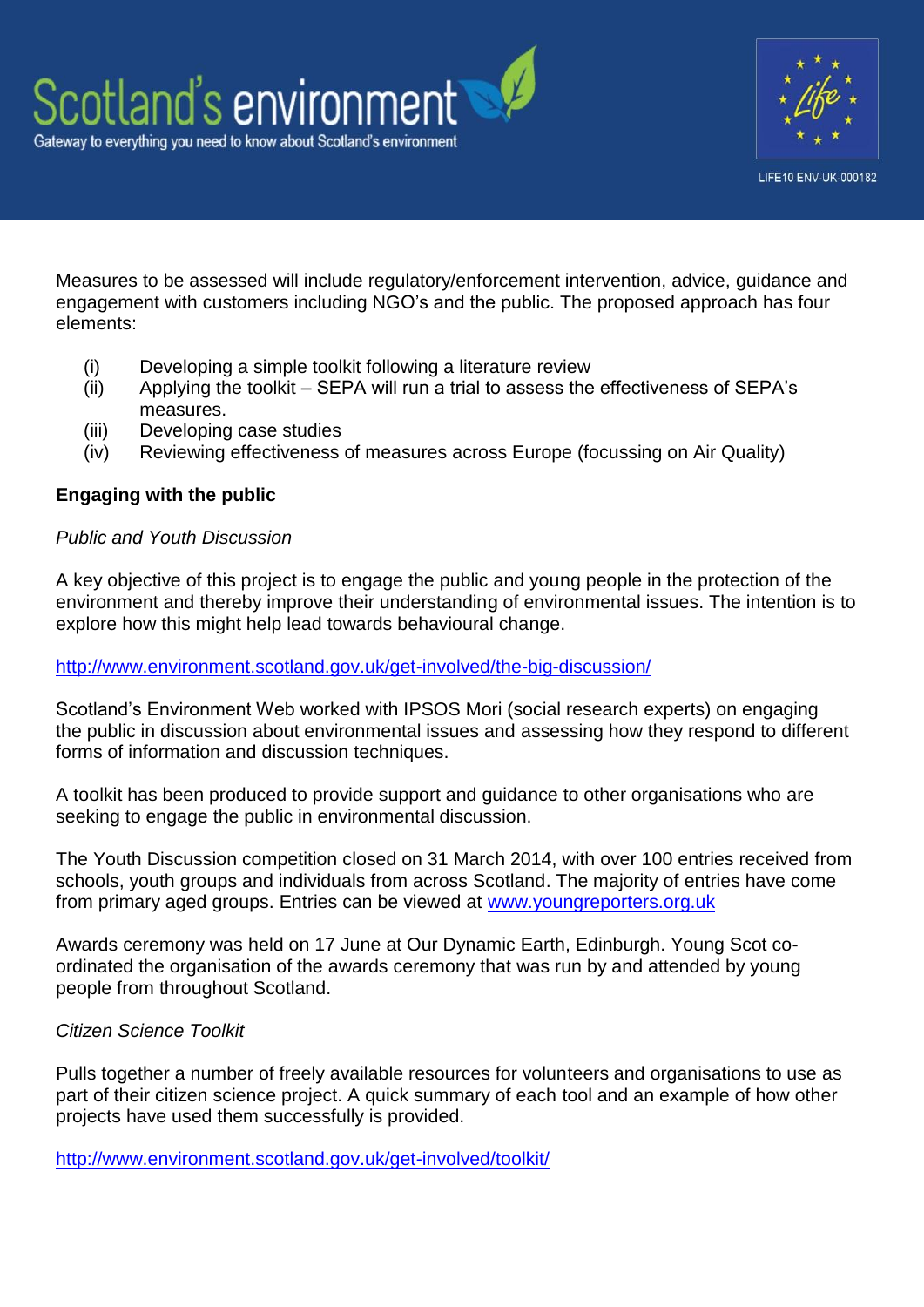



# *Citizen Science register – "Project Finder"*

An online searchable register of citizen science projects active in Scotland has been developed, providing information on the scope, geographical coverage, target audience etc. It is intended to provide a "one-stop-shop gateway" to help volunteers find projects of interest. It is intended that the register can also help projects to "advertise" for volunteers, and for potential volunteers to see what projects are running (at a national and local level), providing a "match making" online platform to facilitate contact between projects and volunteers.

#### <http://apps.environment.scotland.gov.uk/project-finder/>

#### *Citizen science projects – INNS and Air Quality*

Investigating the benefits and issues relating to bringing together data produced by agencies and Scottish Government, and data produced by citizen science projects. Two projects are currently under development in the areas of:

- Air quality two air quality monitoring trials are completed. One involving school children monitoring pollution at the school gate, the other monitoring air quality by cycle couriers. The project reports are viewable (Air Quality Citizen Science) [http://www.environment.scotland.gov.uk/about-us/lifeplus-project/lifeplus-project-news-and](http://www.environment.scotland.gov.uk/about-us/lifeplus-project/lifeplus-project-news-and-updates/)[updates/](http://www.environment.scotland.gov.uk/about-us/lifeplus-project/lifeplus-project-news-and-updates/)
- Scottish data entry portal for Invasive Non-Native Species (being developed with Non-Native Species Framework of Responsibilities Group and Scottish NNS Working Group)

#### *Environmental Education*

Scotland's Environment Web is co-funding an Environmental Education/Citizen Science development officer post with Education Scotland. The officer will be working on:

- Structured engagement with schools to shape Scotland's Environment Web Product development to meet needs of schools including for national qualifications
- Support for extension of citizen science project to 15+ local authorities ensuring that sustainable structures are created within each authority
- Liaising with Citizen Science Steering Group to form high profile national campaigns to encourage participation in citizen science activities and use of Scotland's Environment Web
- Support for new citizen science/ Scotland's Environment Web pilots to encourage innovative use of the website and products and to model for others how it can be effectively used to support learning and teaching.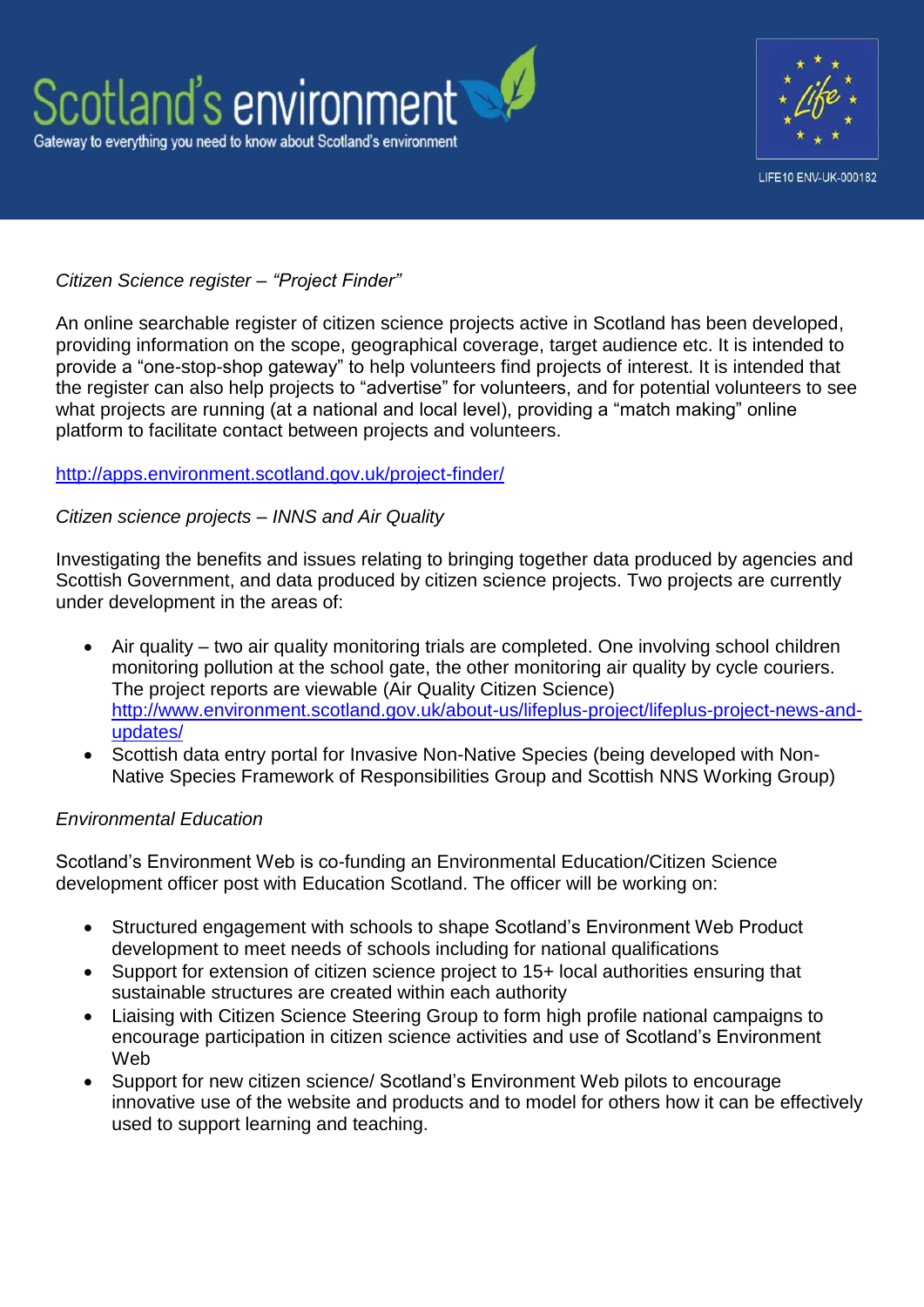



#### *What's In My Area?*

Further develop the existing Scotland's Environment Web post code map search, to develop "What's In My Area" (WIMA) where users can view a dashboard of local scale information and data, for example:

- information about their local place e.g. outdoor spaces or historical buildings to visit
- the state of their local environment e.g. quality of local rivers
- information on where to go to enjoy the environment e.g. local path networks and clean beaches
- what activities are happening in their local place e.g. citizen science and action projects.